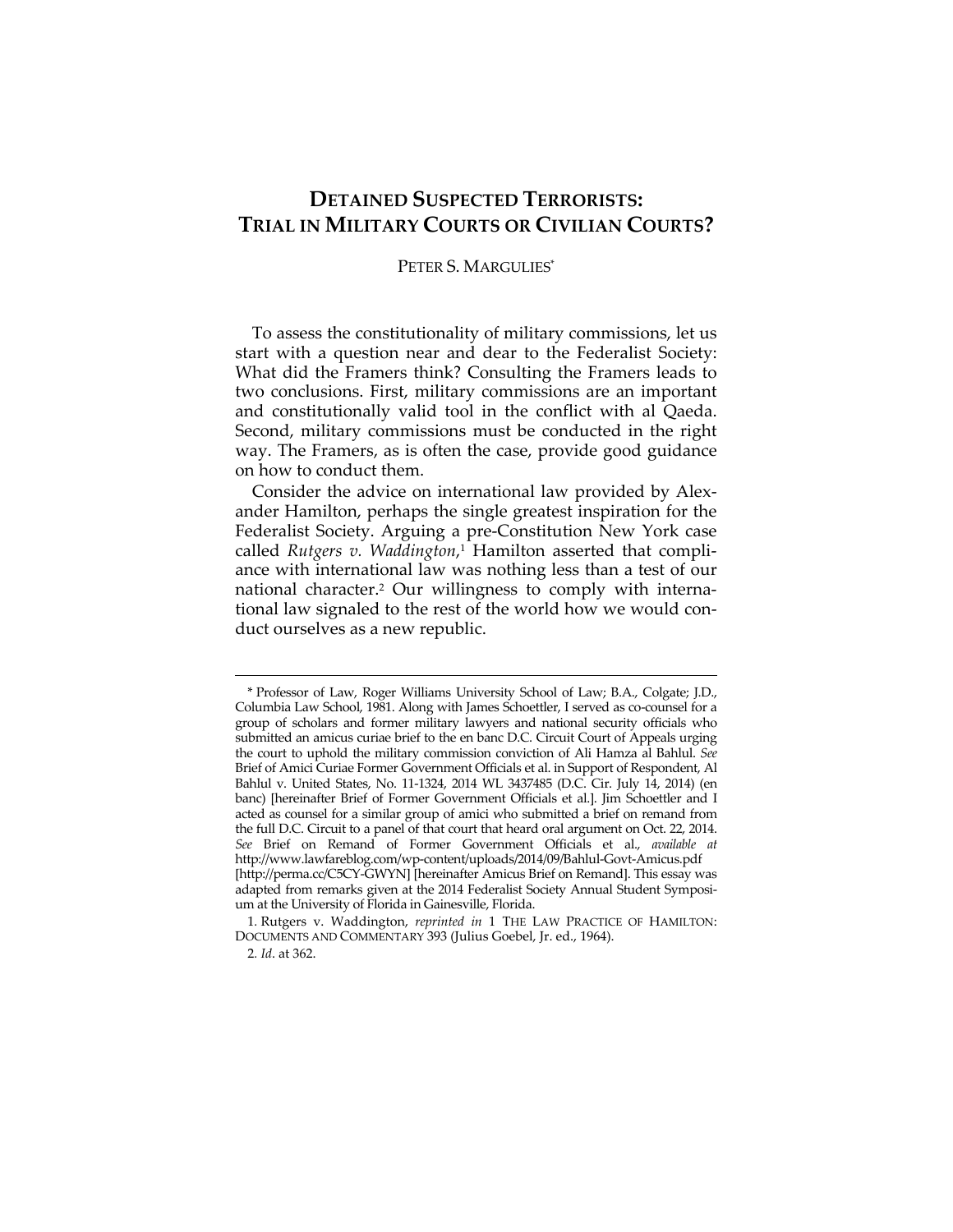## 158 *Federalist Edition* [Vol. 2

Madison echoed these sentiments in *Vices of the Political System of the United States*, written during the Articles of Confederation era.3 Third on Madison's list of vices was a failure to comply with international law.4 Madison and the other Framers were very concerned about a famous episode from the preconstitutional era called the Marbois Incident, which involved an attack on a French consul, a gross and egregious violation of diplomatic immunity, that the Framers thought could have landed us in a war with European powers.<sup>5</sup>

Because of their worry about the risk of war and damage to the United States' reputation, the Framers put a particular clause in the Constitution: the Define and Punish Clause.6 This clause says that Congress has the power to define and punish offenses against the law of nations. Particularly when Congress legislates prospectively, we should also consider the Make Rules Clause, which authorizes Congress to "make Rules for the Government and Regulation of the land and naval forces."7 Finally, we should consider whether commission jurisdiction is consistent with Article III of the Constitution, which established an independent federal judiciary protected by life tenure.8 These provisions should be our touchstones in considering the jurisdiction of military commissions.

Military commissions, historically, have been upheld by courts and generally have received the favor of onlookers, both in this country and abroad, when they followed international law, or when they focused on trying charges involving clear war crimes.9 Violation of the international law of war includes, for

<sup>&</sup>lt;u> 1989 - Johann Barn, mars ar breithinn ar chuid ann an t-Alban ann an t-Alban ann an t-Alban ann an t-Alban a</u> 3. *See* John C. Yoo, *Globalism and the Constitution: Treaties, Non-Self-Execution, and the Original Understanding*, 99 COLUM. L. REV. 1955, 2021 (1999).

 <sup>4.</sup> *See id.*

 <sup>5.</sup> *See* Thomas H. Lee, *The Safe-Conduct Theory of the Alien Tort Statute*, 106 COL-UM. L. REV. 830, 859−61 (2006).

 <sup>6.</sup> U.S. CONST. art. I, § 8, cl. 10. *See also* Eugene Kontorovich, *The "Define and Punish" Clause and the Limits of Universal Jurisdiction*, 103 NW. U. L. REV. 149, 163 (2009) ("The 'define' power was necessary to fix the version of the offense, and in Madison's view, to clarify that international law did not create individual criminal liability of its own force.").

 <sup>7.</sup> U.S. CONST. art. I, § 8, cl. 14.

 <sup>8.</sup> *Id.* art. III, § 1.

 <sup>9.</sup> *See* Jack Goldsmith & Cass R. Sunstein, *Military Tribunals and Legal Culture: What a Difference Sixty Years Makes*, 19 CONST. COMMENT. 261, 261−66 (2002).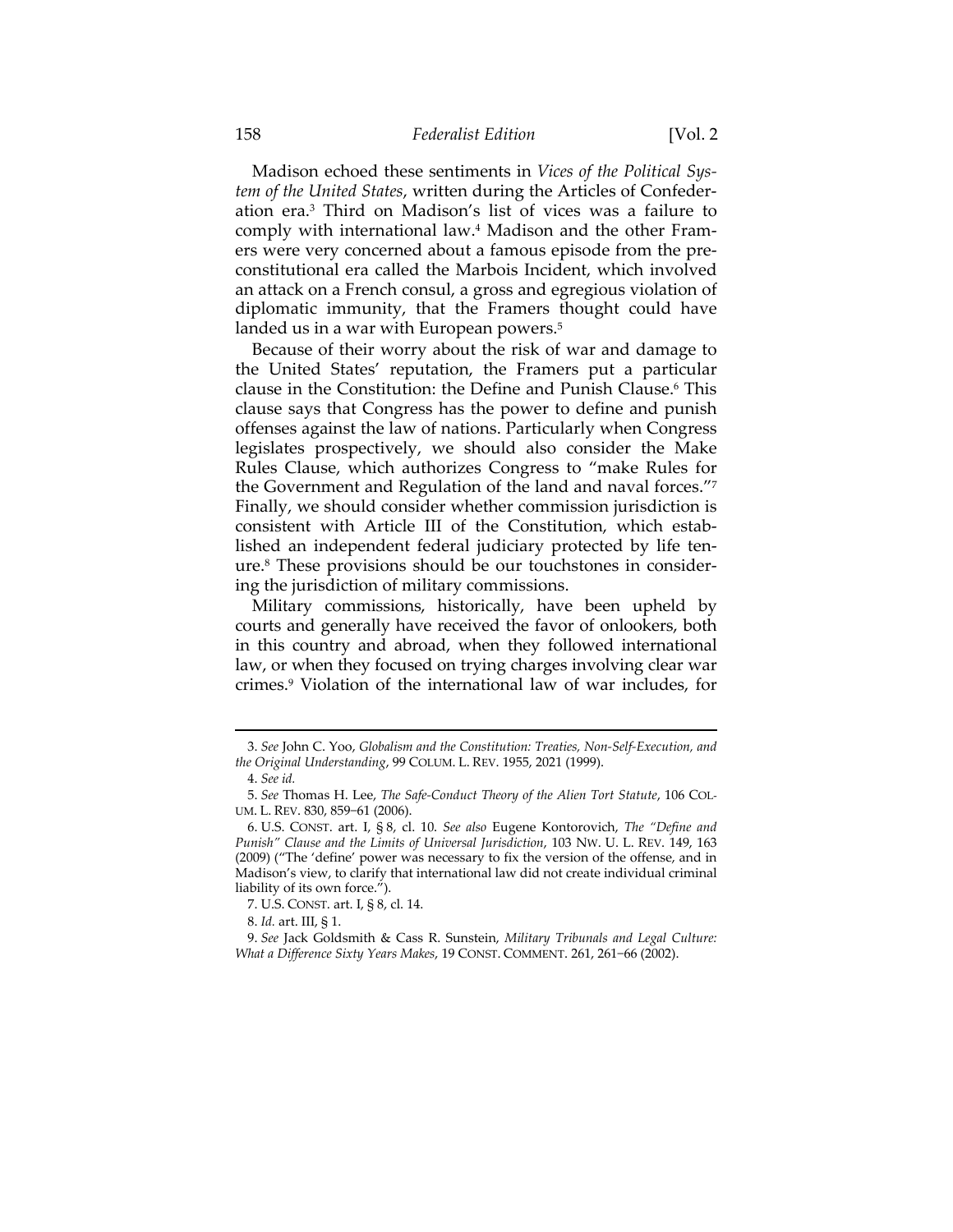example, killing civilians.10 Targeting civilians is clearly a war crime.11 Sabotage, and particularly sabotage under false pretenses, which involves feigning civilian garb to engage in an act of sabotage, has also historically been considered a war crime.<sup>12</sup> What we call war treason, which is feigning civilian garb, even if you do not get to the point where you actually destroy property, is also a war crime.13

Historically, we have seen a trend in the way that America has looked at military commissions. One interesting hiccup occurred in 1818 in Tallahassee, Florida.14 Andrew Jackson decided to convene a military commission as part of the first Seminole War to deal with a case of a somewhat pitiable figure, an elderly Scottish trader named Alexander Arbuthnot.15 Arbuthnot's primary crime was that he wrote to the British ambassador and others that our treatment of Native Americans was unjust.16

What Arbuthnot failed to consider when he wrote those letters was that, although Andrew Jackson had many strengths, a forgiving nature was not among them. So Jackson decided to hold Arbuthnot responsible for the insurgence of the Seminoles on the state of Georgia from what was then Spanish territory in Florida.17 Accordingly, Jackson authorized the military com-

<sup>&</sup>lt;u> 1989 - Johann Barn, mars ar breithinn ar chuid ann an t-Alban ann an t-Alban ann an t-Alban ann an t-Alban a</u> 10. *See* Anne-Marie Slaughter & William Burke-White*, An International Constitutional Moment*, 43 HARV. INT'L L.J. 1, 5−6 (2002).

<sup>11</sup>*. See* Beth Van Schaack*, Finding the Tort of Terrorism in International Law*, 28 REV. LITIG. 381, 478 (2008) ("An international consensus now exists that violent acts targeting civilians are per se unlawful . . . .").

 <sup>12.</sup> *See* Christina Parajon Skinner, *Punishing Crimes of Terror in Article III Courts*, 31 YALE L. & POL'Y REV. 309, 320−21 (2013).

<sup>13</sup>*. See generally* Mark David Maxwell*, The Law of War and Civilians on the Battlefield: Are We Undermining Civilian Protections?*, 84 MIL. REV. 17 (2004), *available at* http://www.au.af.mil/au/awc/awcgate/milreview/maxwell.pdf [http://perma.cc/ MNU2-HKWK].

 <sup>14.</sup> *See* Peter Margulies, *Defining, Punishing, and Membership in the Community of Nations: Material Support and Conspiracy Charges in Military Commissions*, 36 FORD-HAM INT'L L.J. 1, 32−33 (2013).

<sup>15</sup>*. Id.* at 5.

<sup>16</sup>*. Id.* at 34–35.

 <sup>17.</sup> *See* Deborah A. Rosen, *Wartime Prisoners and the Rule of Law: Andrew Jackson's Military Tribunals during the First Seminole War*, 28 J. EARLY REPUBLIC 559, 559–60 (2008).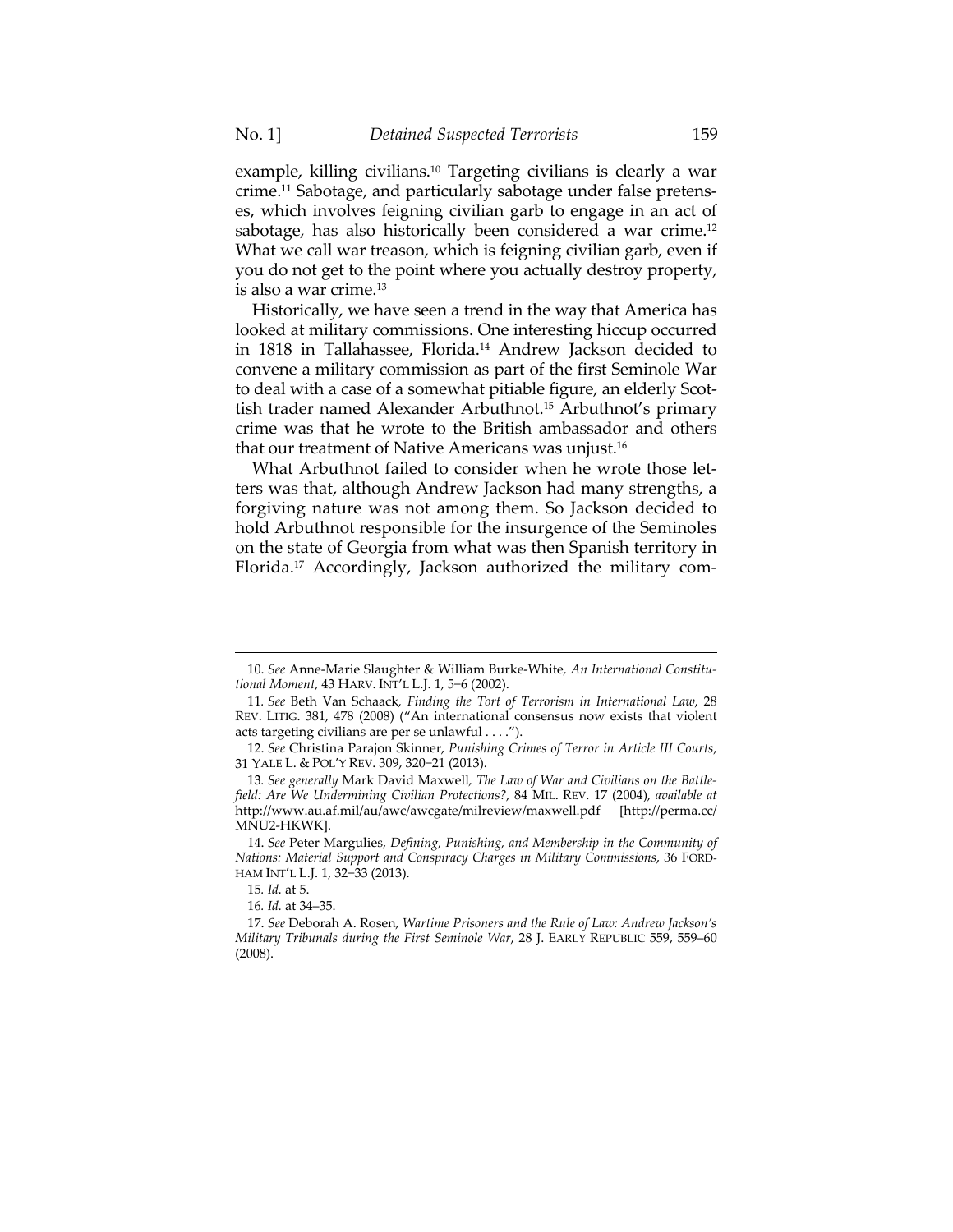mission.<sup>18</sup> The commission convicted Arbuthnot<sup>19</sup> and he was summarily executed.<sup>20</sup>

Arbuthnot did not commit a war crime. Stating your opinions about justice or the lack thereof is not a war crime. Nonetheless, that is really the only clear incidence in the U.S. history of military commissions where we departed from international law. During the Civil War, in contrast, we tried people for things like destroying bridges—clear acts of sabotage.<sup>21</sup> In World War II, in the *Quirin* case, we tried German saboteurs.<sup>22</sup> So historically, that has been the trend—adjudications of conduct with a substantial nexus to clear war crimes.

Today, we have problems because we have deviated from this trend and tried people for offenses that are not as clearly defined under the law of war. For example, we have tried people in military commissions for what is called material support.23 Material support, broadly defined, includes things like giving money to a terrorist group.24 That is a violation of U.S. criminal law, but it is not a war crime.25 We have also tried people for conspiracy, defined as mere agreement without a completed act.<sup>26</sup> We can try people in our federal courts for mere agreement.<sup>27</sup> Prosecutions

<sup>&</sup>lt;u> 1989 - Johann Barn, mars ar breithinn ar chuid ann an t-Alban ann an t-Alban ann an t-Alban ann an t-Alban a</u> 18*. See id.*; Samuel T. Morison, *History and Tradition in American Military Justice*, 33 U. PA. J. INT'L L. 121, 122 (2011).

<sup>19</sup>*. See* Rosen, *supra* note 17, at 560.

 <sup>20.</sup> *See id.* at 559.

 <sup>21.</sup> *See* Ilana Tabacinic, *The Enemy-Property Doctrine: A Double Whammy?*, 62 U. MIAMI L. REV., 601, 612 (2008).

<sup>22</sup>*. Ex parte* Quirin, 317 U.S. 1, 20−23 (1942).

<sup>23</sup>*. See* Al Bahlul v. United States, 767 F.3d 1, 7 (D.C. Cir. 2014) (en banc) (stating one of the charges against al Bahlul was "material support for terrorism").

<sup>24</sup>*. See* 18 U.S.C. § 2339A(b)(1) (2012) ("'[M]aterial support or resources' means any property, tangible or intangible, or service, including currency or monetary instruments or financial securities . . . .").

<sup>25</sup>*. See* Hamdan v. Rumsfeld, 548 U.S. 557, 611–12 (2006) (plurality opinion) (concluding that conspiracy to violate the law of war is not itself a war crime).

<sup>26</sup>*. See id.* at 612 (stating the defendant was charged for conspiracy for an agreement and not an act).

<sup>27</sup>*. See* 18 U.S.C. § 371 (2012) (criminalizing conspiring to commit offenses); *see also* United States v. Tutino, 269 F.2d 488, 491 (2d Cir. 1959) ("Final success of the illegal agreement is, of course, not necessary in order to complete the crime of conspiracy, so long as the agreement is shown, and some overt act toward its accomplishment is proved.").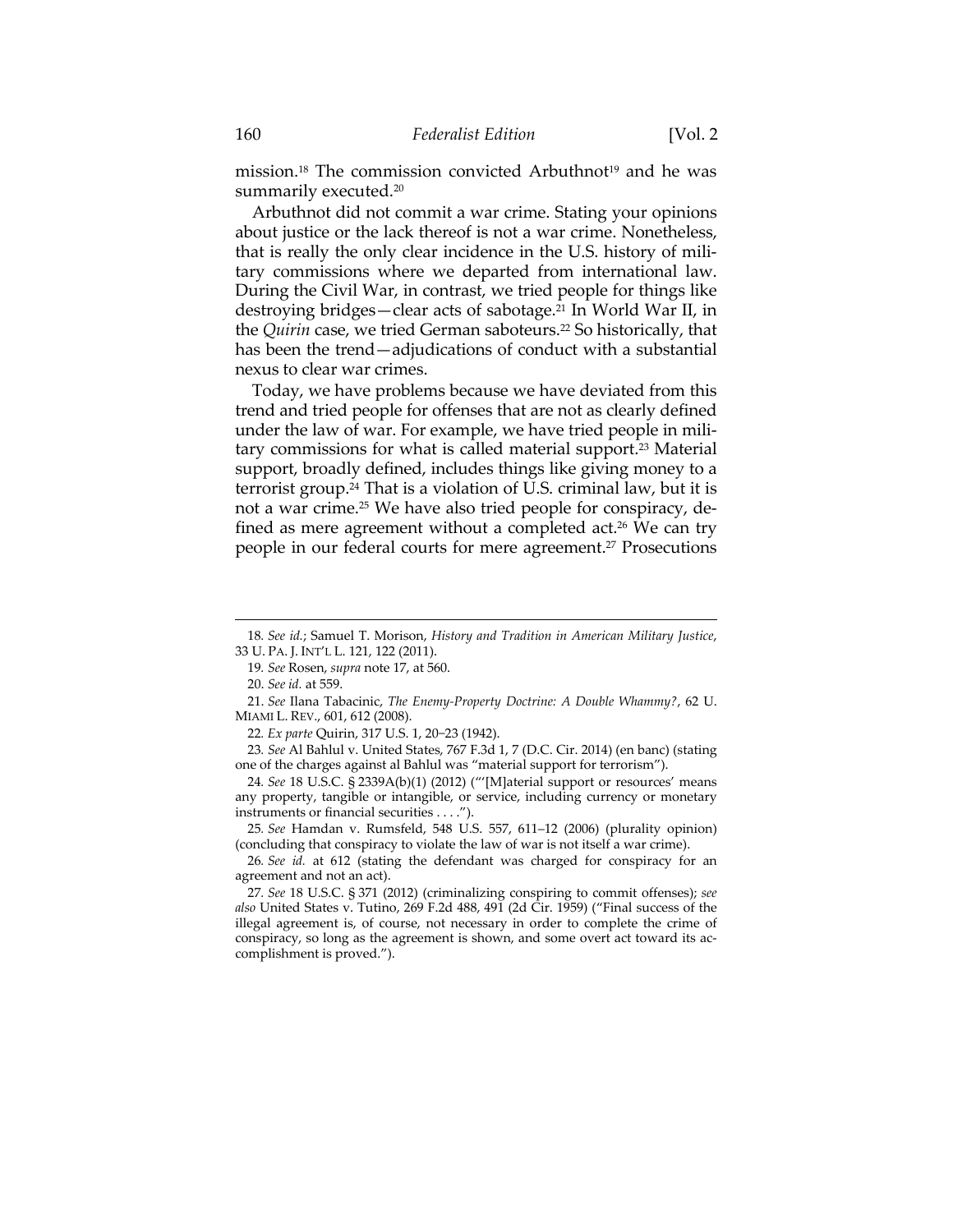often rest on that.28 But mere agreement, in itself, without a completed act, is not an international war crime.29

How have we dealt with these legacy cases? One of these cases is the case of Salim Hamdan, a driver for Osama bin Laden.<sup>30</sup> Another is the case of Ali Hamza al Bahlul, a bin Laden aide who acted as a press relations agent for bin Laden.<sup>31</sup> The United States has justified these cases in court with the theory it calls the U.S. common law of war.<sup>32</sup> It has said that you do not have to worry about international law.33 That is not really relevant. We will just talk about the U.S. common law of war.

The trouble is that this theory, the U.S. common law of war, bears absolutely no relationship to what the Framers held dear. They would have analyzed a U.S. common law of war the way they would have assessed something like a U.S. law of gravity. There is no U.S. law of gravity. It is the same law of gravity for the United States as for every single other nation of the globe. You need to look at international sources.<sup>34</sup>

32*. See Hamdan*, 548 U.S. at 595–99 (discussing the common law of war).

33*. See* Brief for the United States at 44–46, *Hamdan*, 696 F.3d 1238 (No. 11-1257) (arguing that crimes Congress has criminalized that are not international crimes show Congress can criminalize acts that do not violate international law).

34*. But see Al Bahlul*, 767 F.3d at 24 (deciding it was unnecessary to decide definitively whether Section 821 is limited to the international law of war). In *Al Bahlul*, the D.C. Circuit declined to take this view. *Id*. Because it held that al Bahlul had waived his objections to commission jurisdiction, it analyzed the issue of jurisdiction under a "plain error" standard. *Id*. at 8–10. Applying this relaxed standard, it determined that it was not "obvious" that a U.S. military commission trying law of war violations is limited to violations of international law. *Id*. at 27. Based on this finding, the *en banc* court rejected al Bahlul's Ex Post Facto Clause challenge to his conspiracy conviction, vacated his material support conviction, and remanded other challenges based on the First Amendment and Articles I and III of the Constitution to a panel of the court. *Id*. at 31.

 Generally the Ex Post Facto Clause is deemed to be forum-specific. To determine whether a defendant in a given forum has received the fair warning that the Clause requires, a court would consider only the law applicable in that forum, not law appli-

<sup>&</sup>lt;u> 1989 - Johann Stein, marwolaethau a bhann an t-Amhain an t-Amhain an t-Amhain an t-Amhain an t-Amhain an t-A</u> 28*. See Hamdan*, 548 U.S. at 612 (stating that the defendant's conspiracy charge was based on agreement).

<sup>29</sup>*. But see* Al Bahlul v. United States, 767 F.3d 1, 22–27 (D.C. Cir. 2014) (en banc) (concluding that it was not plain error to convict the defendant for conspiracy to commit war crimes, because the historical practice of military commissions, especially in the United States, provides sufficient evidence of inchoate conspiracy's viability to survive deferential plain error review).

<sup>30</sup>*. See* Hamdan v. United States, 696 F.3d 1238, 1242 (D.C. Cir. 2012) ("Hamdan became Osama bin Laden's personal driver and bodyguard.").

<sup>31</sup>*. See Al Bahlul*, 767 F.3d at 24 (stating al Bahlul was a personal assistant to Osama bin Laden).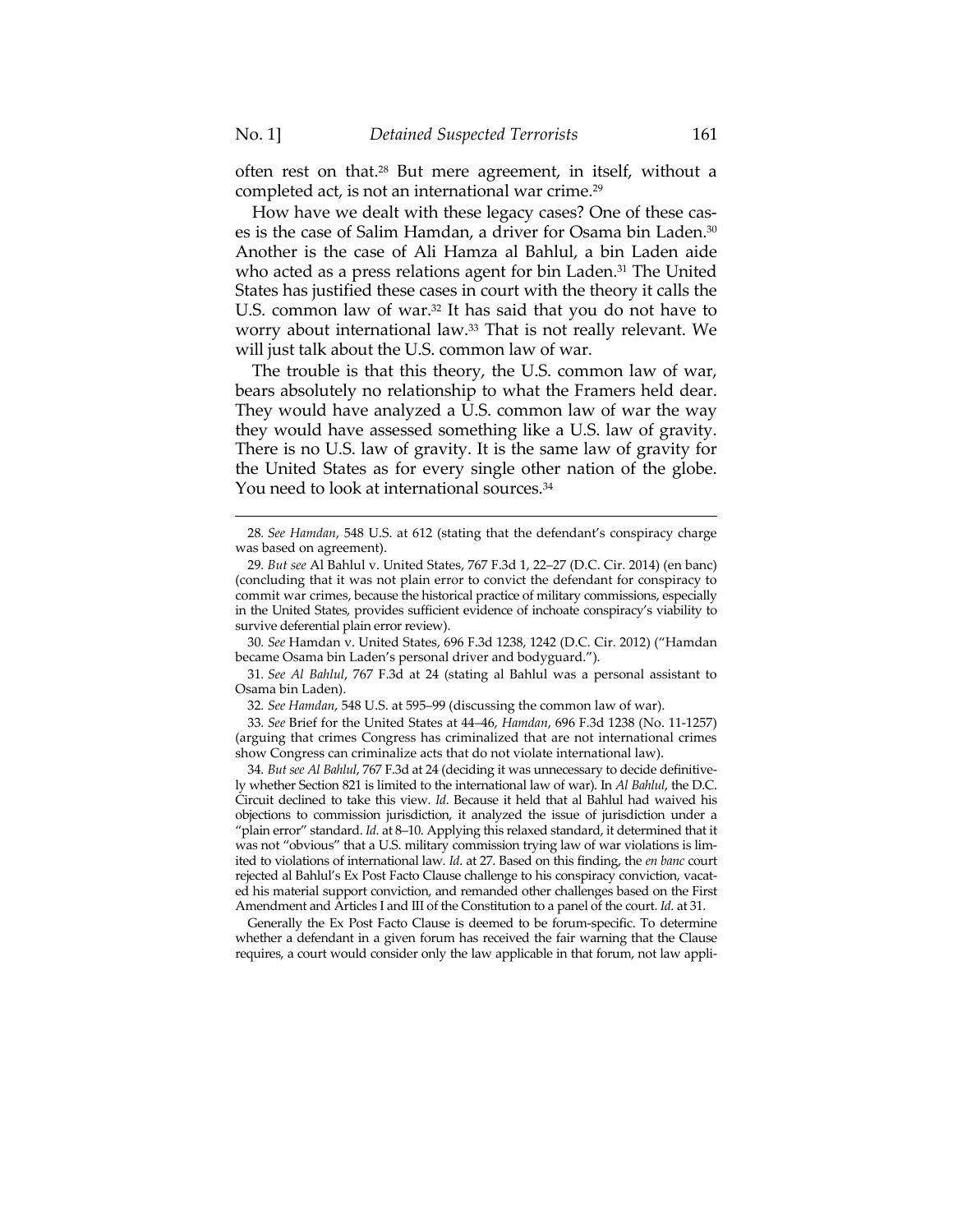That was the D.C. Circuit's position had in the *Hamdan* case, where the court said that merely driving Osama bin Laden to various meetings is not a war crime, and, therefore, one does not have adequate notice under the Ex Post Facto Clause<sup>35</sup> to justify imposing punishment on that individual $36$ —an individual who, by the way, the United States released five years ago, so we cannot possibly believe he was that much of a threat.37

The second case, in which I filed an amicus brief, is Ali Hamza al Bahlul. He is, to me, a different story. He was an aide to bin Laden.38 He administered the so-called bayat, the oath of allegiance, to two people who were critical figures in the September 11th plot—Mohamed Atta, the ringleader of the plot in the United States, and Ziad Jarrah, the pilot of United Airlines Flight 93, which crashed in Pennsylvania, probably en route to either the White House or the Capitol.<sup>39</sup> Al Bahlul knew that those two individuals, whom he named in a letter that was evidence in this case, were part of a special mission designed to

<u> 1989 - Johann Stein, marwolaethau a bhann an t-Amhain an t-Amhain an t-Amhain an t-Amhain an t-Amhain an t-A</u>

35. U.S. CONST. art. I, § 9, cl. 3.

36*. See* 696 F.3d at 1241 (reversing Hamdan's conviction because his conduct was not an international war crime at the time it occurred); *cf. Al Bahlul*, 767 F.3d at 8–10 (because of defendant's forfeiture, applying plain error standard to uphold inchoate conspiracy conviction while acknowledging that inchoate conspiracy was not internationally recognized war crime).

37*. See Hamdan*, 696 F.3d at 1244 (stating that Hamdan was released around January 8, 2009 even though the United States could have detained him as an enemy combatant).

38*. See Al Bahlul*, 767 F.3d at 5 (stating that al Bahlul was a personal assistant to bin Laden).

39*. See id.* at 6 ("Bahlul arranged the loyalty oaths of two of the September 11th hijackers, Mohamed Atta and Ziad al Jarrah, and prepared their 'martyr wills' . . . .").

cable in other forums. In other words, to determine whether a prosecution in a military commission for a violation of the law of war complies with the Ex Post Facto Clause, a court would consider only statutes designating charges before commissions. The court would *not* consider provisions of Title 18 of the U.S. Code on conduct that can be prosecuted in ordinary civilian courts. *See* Hamdan v. Rumsfeld, 548 U.S. 557, 600 (2006) (plurality opinion) ("Neither congressional action nor the military orders constituting the commission authorized it to place petitioner on trial unless the charge proffered against him is of a violation of the law of war." (quoting *In re* Yamashita, 327 U.S. 1, 13 (1946))). Violations of U.S. criminal law can be tried and punished in ordinary Article III tribunals, but they cannot be punished in military commissions established to try violations of the law of war. *Id. But see Al Bahlul*, 767 F.3d at 18–22 (suggesting as alternative ground for holding that provision in federal criminal law, 18 U.S.C. § 2332, punishing conspiracy to kill nationals of the United States overseas, gave defendant in military commission sufficient notice under Ex Post Facto Clause, even though law of war military commission cannot try individuals for violations of federal criminal law).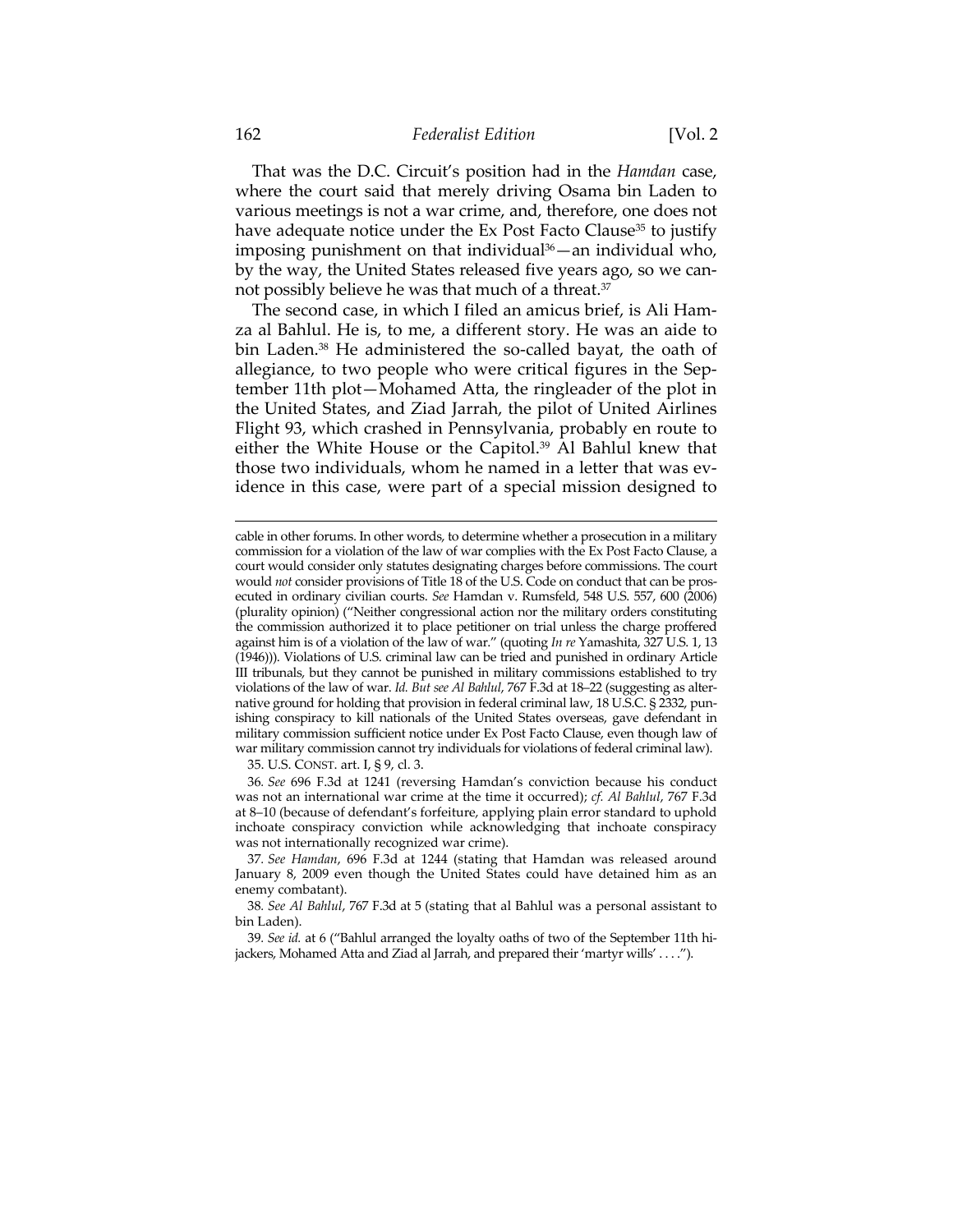kill civilians<sup>40</sup>—such killing being an acknowledged war crime.41 In fact, al Bahlul said that there are no U.S. civilians, including women and children.<sup>42</sup> Everyone in the United States, he said, supports the U.S. government, and, therefore, they are not civilians.43 They can be killed.44 That was his view, and he was proud of it.45 In his letter, he acknowledged that he played what he called a small role in the September 11th attacks, but the tenor of his letter indicated that he had hoped to play a larger role.46 There is ample authority under international law for the prosecution of Ali Hamza al Bahlul. If you look at theories that prevailed in international tribunals, like the theory of joint criminal enterprise (JCE), all that is required is that you be a small cog in the wheel, and Ali Hamza al Bahlul obviously fits that rubric in regards to the September 11th attacks.<sup>47</sup>

As I have noted elsewhere, $48$  JCE as a form of liability is narrower than the Racketeering Influenced and Corrupt Organizations Act (RICO) enterprise theory that the government raised and subsequently dropped in several military commissions cases, including al Bahlul's. RICO enterprise liability, which hinged on mere *membership* in a terrorist organization,<sup>49</sup> went beyond

<sup>&</sup>lt;u> 1989 - Johann Barn, mars ar breithinn ar chuid ann an t-Alban ann an t-Alban ann an t-Alban ann an t-Alban a</u> 40. *See id.* at 21–22 (stating that al Bahlul did not dispute at trial that the conspiracy's purpose was to kill United States nationals).

<sup>41.</sup> *See* 10 U.S.C. 950t(2) (2012) (listing the crime of "attacking civilians").

<sup>42</sup>*. See Al Bahlul*, 767 F.3d at 21 (discussing witness testimony from the trial stating that al Bahlul considered all Americans to be targets).

<sup>43</sup>*. See id.* (quoting testimony stating that al Bahlul considers no Americans to be protected civilians).

<sup>44</sup>*. See id.* (quoting testimony of al Bahlul stating that what he did was kill Americans).

<sup>45</sup>*. See* Brief for the United States at 7, *Al Bahlul*, 767 F.3d 1.

<sup>46</sup>*. See* Brief of Former Government Officials et al., *supra* note \*, at 16–17.

<sup>47</sup>*. See* Prosecutor v. Tadíc*,* Case No. IT-94-1-A, Judgment, ¶232 (Int'l Crim. Trib. For the Former Yugoslavia July 15, 1999); *see also* Allison Marston Danner & Jenny S. Martinez, *Guilty Associations: Joint Criminal Enterprise, Command Responsibility, and the Development of International Criminal Law*, 93 CAL. L. REV. 75, 108 (2005) ("If the prosecution successfully demonstrates that the defendant intended to participate in a [Joint Criminal Enterprise], that defendant will be liable for crimes committed by others . . . as long as those crimes were foreseeable.").

<sup>48</sup>*. See* Peter Margulies, *Sur-Reply to Heller on al Bahlul*, LAWFARE (July 20, 2013, 7:42 AM), http://www.lawfareblog.com/2013/07/sur-reply-to-heller-on-al-bahlul/ [http://perma.cc/KP6R-5PPB].

<sup>49</sup>*. See* United States v. Omar Khadr, Record of Trial, Appellate Exhibit 81— Defense Motion to Strike Surplus Language from Charge III (Jan. 11, 2008), at 4 (contending that the RICO enterprise charge "is not an accurate statement of the ele-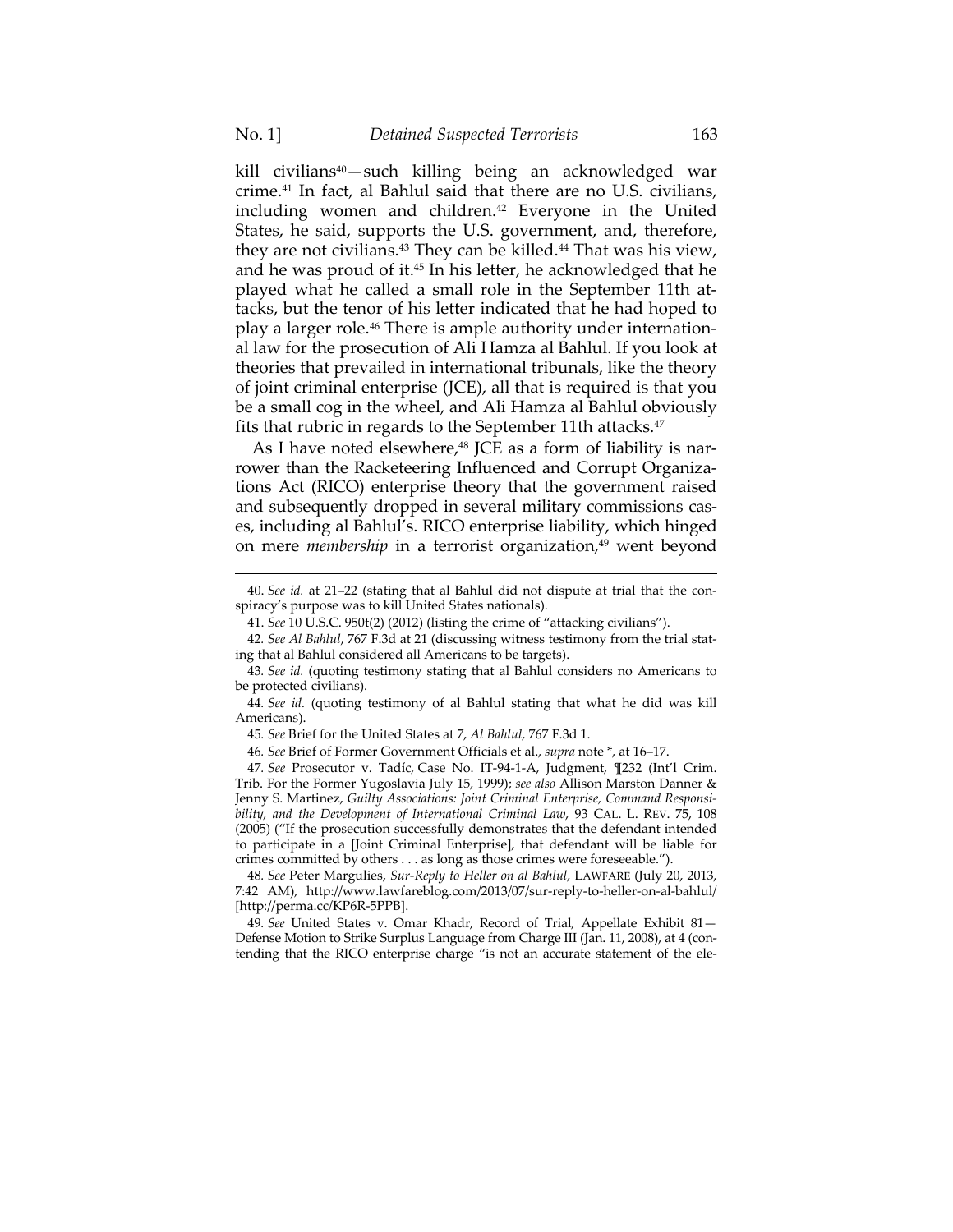the aid to a common plan requirement of  $JCE<sup>50</sup>$  or even the agreement required by inchoate conspiracy. Ruling that the RI-CO enterprise charge exceeded the ambit of inchoate conspiracy, a military judge found that Congress in enacting the MCA had not altered conspiracy's "traditional construction" under U.S. law, which requires an express or implied agreement, and is not satisfied by mere membership.<sup>51</sup> Because JCE liability requires actual aid to a common plan, dropping a RICO enterprise theory premised on mere membership was irrelevant to a JCE theory.52

There is a small issue here, which is that al Bahlul was not charged with a completed act—he was charged merely with agreement. However, the charging documents, the evidence at trial, and the findings of members of the military commission all address al Bahlul's role in the September 11th attacks. For example, they cited his giving the oath of allegiance to Atta and Jarrah.53 Those extensive references to al Bahlul's role in the September 11th attacks clearly provided him with actual notice, consistent with a fair trial. $54$  He had a full opportunity to contest that characterization of his role<sup>55</sup> and he chose not to do

ments of the offense of [inchoate] conspiracy" because "[w]hatever else *joining* an 'enterprise of persons who shared a common criminal purpose' may be, it is not the offense of conspiracy" as it is known in U.S. criminal law) (emphasis added).

<sup>50</sup>*. Tadić*, Case No. IT-94-1-A, at ¶ 199 (explaining that a defendant takes part in a JCE if he intentionally aids a common plan that results in a completed war crime).

<sup>51</sup>*. See* United States v. Hamdan, Record of Trial, Appellate Exhibit 211—Ruling on Motion to Dismiss Conspiracy (Jun. 1, 2008).

 <sup>52.</sup> At least one judge on the en banc D.C. Circuit may have conflated the RICO enterprise charge that was dropped with a JCE charge, even though the two charges are quite different. The majority noted that the dropped RICO charge focused on the mere joining of an organization. *See* Al Bahlul v. United States, 767 F.3d 1, 21 n.12 (D.C. Cir. 2014) (en banc) (noting that the "Government amended charge by striking allegation that al Bahlul *joined* 'an enterprise of persons who share the common criminal purpose that involved . . . the commission . . . of one or more substantive offenses'" (emphasis added)). Judge Rogers' dissent wrongly asserted that the dropped charge concerned JCE, not a RICO enterprise premised on mere membership. *See id*. at 38–39 (Rogers, J., dissenting in part) ("The government also did not pursue the theory that Bahlul had joined a joint criminal enterprise."). As noted in the text, JCE differs from a RICO enterprise theory because it requires *action*, not merely membership.

 <sup>53.</sup> United States v. Al Bahlul*,* 820 F. Supp. 2d 1141, 1192 (Ct. Mil. Comm'n Rev. 2011).

<sup>54</sup>*. See* 10 U.S.C. § 950(t)(2), (29)–(30) (2012).

<sup>55</sup>*. See Al Bahlul*, 820 F. Supp. at 1163 (noting that the services of defense counsel were "ostensibly rejected" by Al Bahlul).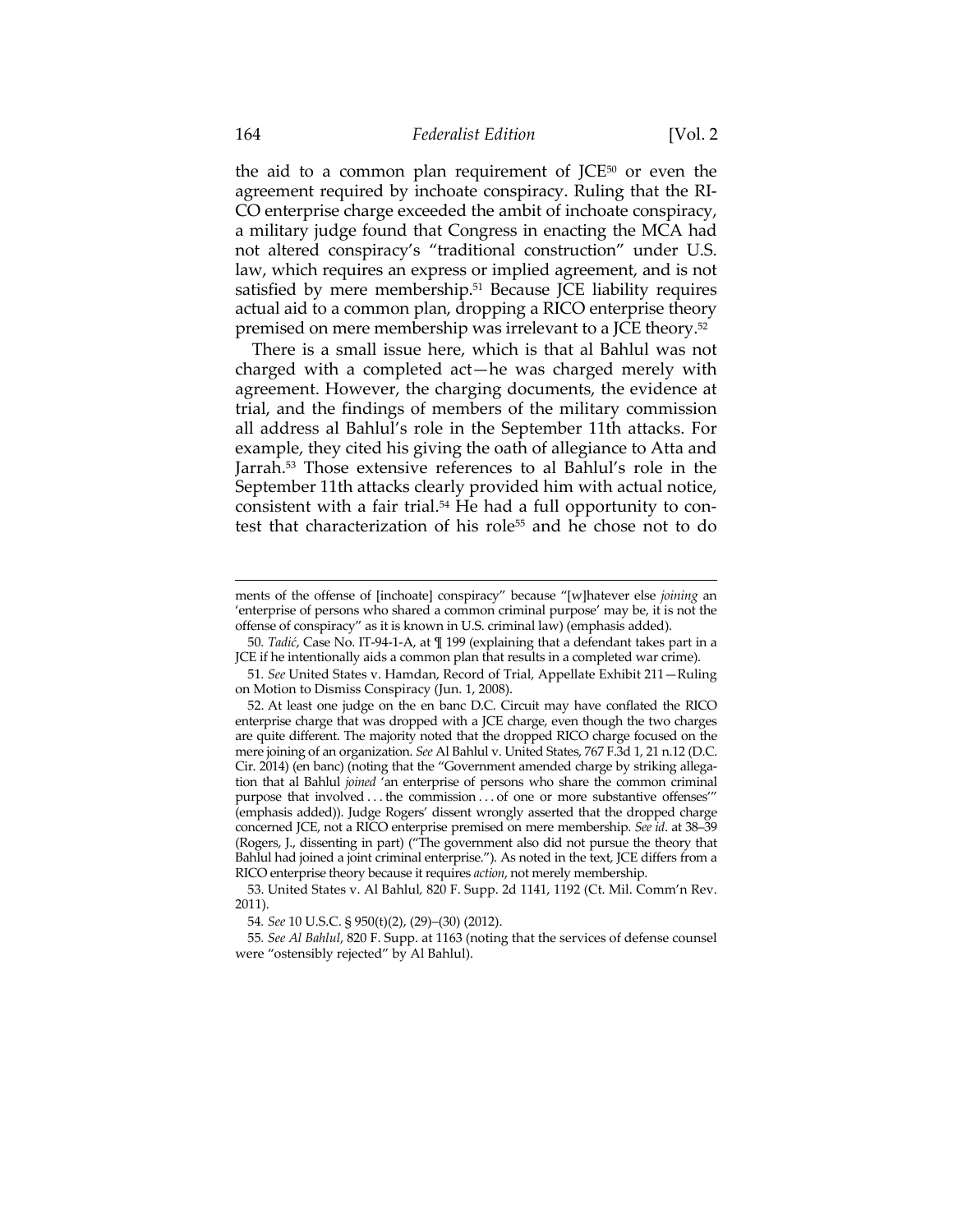so.56 In fact, he acknowledged his role in the course of representing himself at his military commission hearing.<sup>57</sup>

So what will we do in the future? Here, the Make Rules Clause58 should entitle Congress to a measure of deference. The Make Rules Clause empowers Congress to make rules that govern the armed forces, including incidents of the use of force such as commissions. Consider the *al Iraqi* case, which deals in part with an alleged conspiracy that occurred after enactment of the Military Commissions Act.59 That conspiracy concerns an individual making false statements to seek to enter Iraq to coordinate perfidious attacks on U.S. forces that would violate the law of war. That charge does not have the ex post facto problem because it deals with conduct that occurred after the enactment of the Military Commissions Act.<sup>60</sup> The question there is: Can Congress criminalize, under the law of war, conduct that was not criminal before the Military Commissions Act? I would argue that Congress has some leeway to do that, because it has provided adequate notice, the same as you would in an ordinary criminal proceeding.

The next question concerns the *al-Nashiri* case,<sup>61</sup> involving the U.S.S. Cole bombing. Some have argued that at that time we were not engaged in hostilities with al Qaeda, and therefore al-Nashiri's actions may be a fit subject for an ordinary criminal prosecution, but not a fit subject for a military commission.<sup>62</sup> Those arguments, to me, are wrong.

<u> 1989 - Johann Barn, mars ar breithinn ar chuid ann an t-Alban ann an t-Alban ann an t-Alban ann an t-Alban a</u>

 <sup>56.</sup> *Al Bahlul*, 767 F.3d at 7 ("Bahlul waived all pretrial motions, asked no questions during voir dire, made no objections to prosecution evidence, presented no defense and declined to make opening and closing arguments.").

<sup>57</sup>*. See* Brief of Former Government Officials et al., *supra* note \*, at 3.

 <sup>58.</sup> U.S. CONST. art. III, § 8, cl. 14.

 <sup>59.</sup> Steve Vladeck, *The al Iraqi Case and the Future of Military Commissions*, JUST SECURITY (Feb. 15, 2014, 9:20 AM), http://www.justsecurity.org/7184/al-iraqi-casefuture-military-commissions/ [http://perma.cc/ZS8N-QBGL].

<sup>60</sup>*. See* Collins v. Youngblood, 497 U.S. 37, 42 (1990) ("[A]ny statute which punishes as a crime an act previously committed, which was innocent when done; which makes more burdensome the punishment for a crime, after its commission, or which deprives one charged with crime of any defense available according to law at the time when the act was committed, is prohibited as *ex post facto*." (quoting Beazell v. Ohio, 269 U.S. 167, 169–70 (1925))).

 <sup>61.</sup> Al-Nashiri v. MacDonald, 741 F.3d 1002 (9th Cir. 2013).

 <sup>62.</sup> Larkin Kittel, Note, *Trying Terrorists: The Case for Expanding the Jurisdiction of Military Commissions to U.S. Citizens*, 44 GEO. J. INT'L L. 783, 795 (2013) ("Military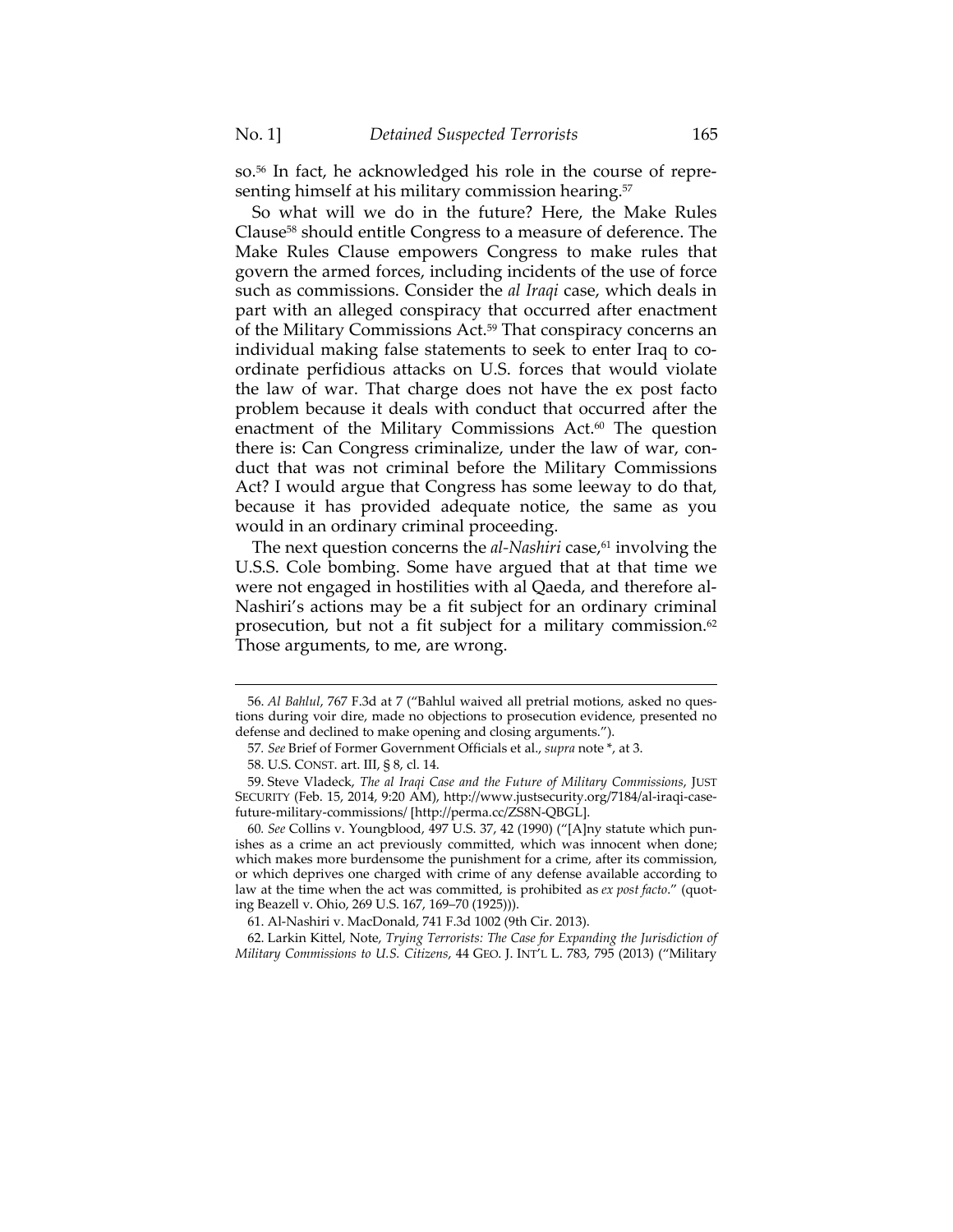Before the Cole bombing, the embassy bombings in East Africa occurred and killed hundreds of people.63 The United States replied with cruise missile strikes.<sup>64</sup> That certainly sounds like an armed conflict to me. There must also be an organized armed group to trigger an armed conflict.<sup>65</sup> Al Qaeda was very much an organized group. They were behind the Cole and behind the September 11th terrorist attacks. They have plots going around the entire world. So, to me, the al-Nashiri case is consistent with international law, as well.

A brief note is appropriate regarding the status of today's military commissions under Article III of the Constitution. Article III requires that the "judicial power of the United States" be exercised in tribunals whose judges enjoy lifetime tenure and salary protection.<sup>66</sup> The right to jury trial also attaches to proceedings in Article III courts. As Hamilton indicated in *The Federalist No. 78*, lifetime tenure and salary protection for Article III judges serve a structural purpose, preserving federal judges' "necessary independence."<sup>67</sup> The right to jury trial in cases where a jury trial was recognized at the time of the Constitution's enactment also promoted individual rights and accountability, ensuring that a party's peers could adjudicate that

 64. Barton Gellman & Dana Priest, *U.S. Strikes Terrorist-Linked Sites in Afghanistan, Factory in Sudan*, WASH. POST, Aug. 21, 1998, http://www. washingtonpost.com/wp-srv/inatl/longterm/eafricabombing/stories/ strikes082198.htm [http://perma.cc/FR4D-H4W3].

 65. Protocol Additional to the Geneva Conventions of 12 August 1949, and relating to the Protection of Victims of Non-International Armed Conflicts (Protocol II), art. 1 § 1–2, 8 June 1977, 1125 U.N.T.S. 609 (defining armed conflicts as those which take place in a state's territory between its armed forces and other organized armed groups; isolated and sporadic acts of violence do not qualify as armed conflicts).

66. U.S. CONST. art III, § 1.

67. *See* THE FEDERALIST NO. 78, at 471 (Alexander Hamilton) (Clinton Rossiter ed., 1961); *cf.* N. Pipeline Constr. Co. v. Marathon Pipe Line Co., 458 U.S. 50, 58 (1982) (plurality opinion) (noting Hamilton's view in holding that Article III barred bankruptcy court jurisdiction over tort and contract action brought by bankruptcy petitioner against another entity that was not claimant in the bankruptcy proceeding).

<sup>&</sup>lt;u> 1989 - Johann Barn, mars ar breithinn ar chuid ann an t-Alban ann an t-Alban ann an t-Alban ann an t-Alban a</u> commissions are designed to address military necessity arising from the exigencies of war.").

 <sup>63.</sup> James C. McKinley, Jr., *Bombings in East Africa: In Nairobi; As 155 Kenyan Lives Ended, Many More Changed Forever*, N.Y. TIMES, Aug. 10, 1998, http://www.nytimes.com/1998/08/10/world/bombings-east-africa-nairobi-155 kenyan-lives-ended-many-more-changed-forever.html?scp=12&sq=embassy +bombing+nairobi+kenya&st=nyt [http://perma.cc/PZ79-V6MC].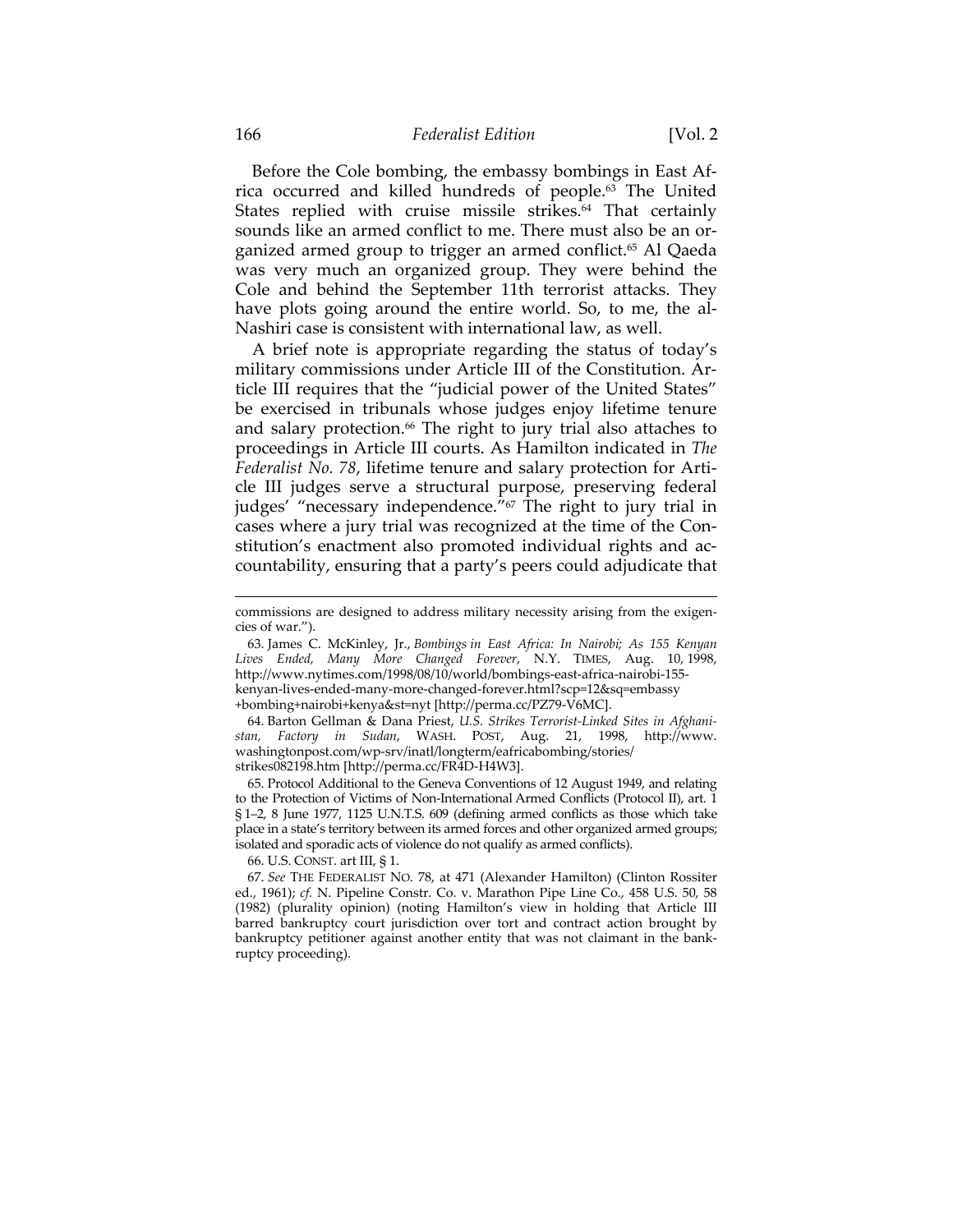party's claim or defense.68 If Article III's requirements applied to military commissions, the cases discussed here would be fatally flawed, since none feature Article III judges or provide a civilian jury. For some commentators whose focus is protecting both the structural and individual rights aspects of Article III, military commissions that adjudicate charges not expressly authorized by international law are constitutionally infirm.<sup>69</sup>

To counter the argument that Article III imposes strict limits on military commissions, one can interpose a functional view. This approach hinges on a number of factors prominent in the case law. First, a functional approach would ask whether the tribunal at issue was established pursuant to Congress's Article I powers.70 Second, a court would inquire whether the circumstances of adjudication would render an Article III tribunal impracticable.71 Third, a functional approach would ask whether any manageable "limiting principle" would prevent Congress's provision for non-Article III tribunals from substantially undermining both individual rights and the separation of powers.72 Finally, the functional approach would ask whether historical practice dating to the Framers' day had assigned the issues to be adjudicated to Article III tribunals or to other tri-

<u> 1989 - Johann Stein, marwolaethau a bhann an t-Amhain an t-Amhain an t-Amhain an t-Amhain an t-Amhain an t-A</u>

 <sup>68.</sup> United States *ex rel.* Toth v. Quarles, 350 U.S. 11, 18 (1955).

<sup>69</sup>*. See* Stephen I. Vladeck, *Military Courts and Article III*, 103 GEO. L.J. (forthcoming 2015), *available at* http://ssrn.com/abstract=2419342 [http://perma.cc/H9L6-DPYP]. 70*. Cf.* Commodity Futures Trading Comm'n v. Schor, 478 U.S. 833, 851 (1986) (citing "concerns that drove Congress to depart from the requirements of Article III" in upholding agency's adjudication of both customer's complaint against commodities broker and broker's state law counterclaim to recover shortfall in customer's account

balance); Thomas v. Union Carbide Agric. Prods. Co., 473 U.S. 568, 589 (1985) (citing Congress's Article I power to "authorize an agency administering a complex regulatory scheme to allocate costs and benefits," when exercise of that power entailed requiring binding arbitration to resolve disputes between companies that had submitted data to support initial pesticide registration and other companies that used this data to support their own subsequent registration efforts for related products).

<sup>71</sup>*. See Ex parte* Quirin, 317 U.S. 1, 39 (1942) (explaining that exigent wartime circumstances requiring adjudication in a theater of war by a military commission would block use of juries and other "familiar parts of the machinery for criminal trials").

<sup>72</sup>*. Northern Pipeline*, 458 U.S. at 73. In an influential article, Professor Fallon suggested that the availability of judicial review of questions of law by an Article III court would cure virtually any Article III violation. *See* Richard H. Fallon, Jr., *Of Legislative Courts, Administrative Agencies, and Article III*, 101 HARV. L. REV. 915, 949–50, 973 (1988) (outlining theory while conceding that model would require changes to existing law regarding courts-martial).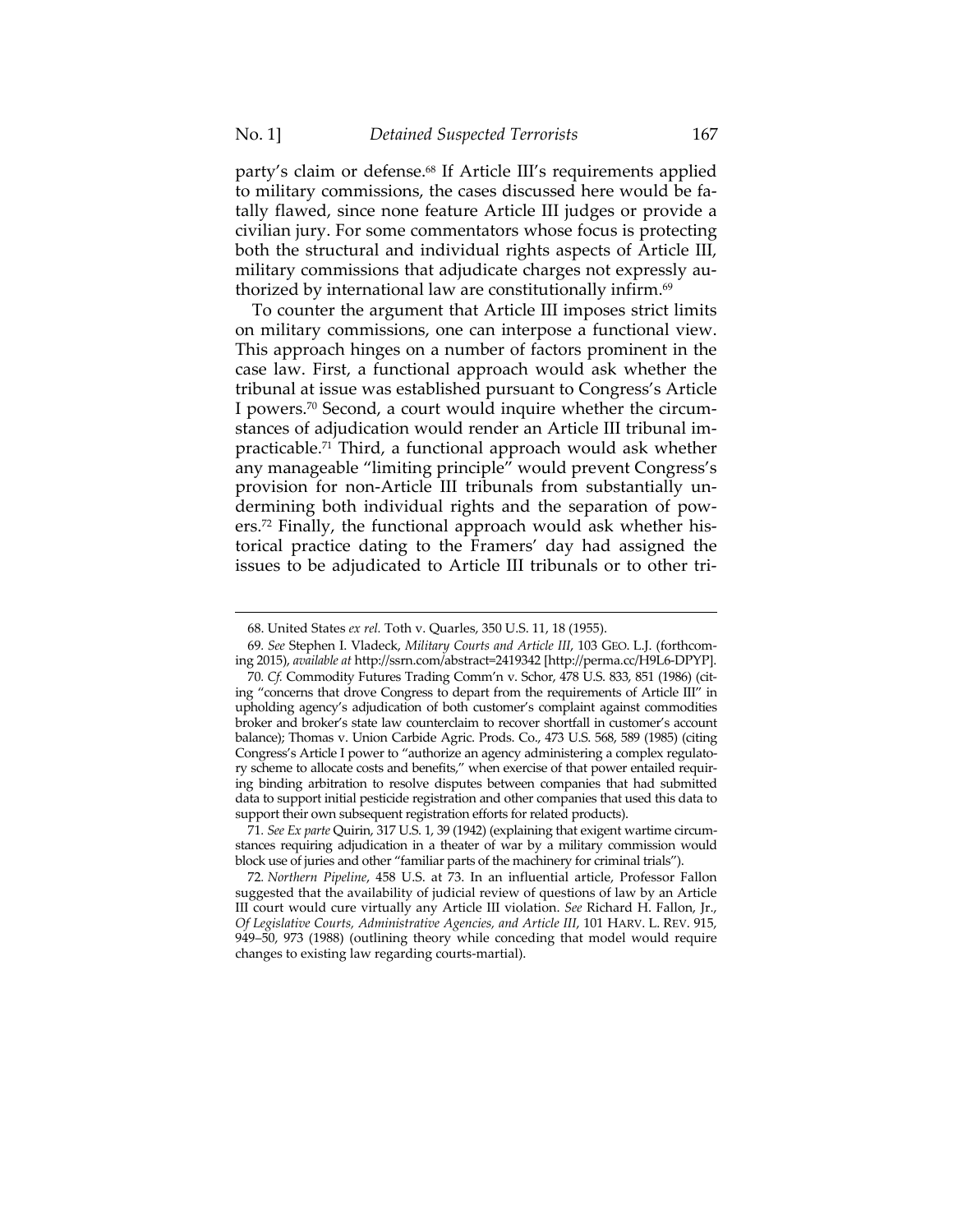bunals, such as state courts, beyond Congress's reach.<sup>73</sup> Such historical practice would strongly suggest that incursions by a non-Article III tribunal were beyond Congress's power. The functional view would favor Congress's provision of military commission jurisdiction to adjudicate conduct by belligerents reasonably related to violations of international law or to violations of domestic law, such as laws prohibiting espionage, that international law has traditionally allowed states to punish in military commissions.

The Supreme Court has held that commissions are an "important incident" of the power to declare and wage war, since they function as a check on the conduct of enemy belligerents.74 The Court has frequently noted the importance of deferring to the political branches on matters concerning foreign affairs and armed conflict.75 In such matters, the democratic accountability of the political branches makes deference appropriate, along with the political branches' superior information-gathering capabilities.76

Moreover, requiring Article III tribunals in place of military commissions would often be "impracticable and anomalous."77 Military commissions may often be held in close proximity to a theater of war or on foreign territory.78 In the case of the Guan-

74*. See Quirin*, 317 U.S. at 28.

<sup>73</sup>*. See* Stern v. Marshall, 131 S. Ct. 2594, 2612 (2011) (citing long pedigree of Article III or state court adjudication of private law claims in holding that Article III prohibited bankruptcy court's consideration of tort counterclaim by bankruptcy petitioner against individual who had not filed claim in bankruptcy); *cf. Northern Pipeline*, 458 U.S. at 64 (plurality opinion) (citing historic examples of adjudication by non-Article III tribunals, including courts-martial and territorial courts).

<sup>75</sup>*. See* Holder v. Humanitarian Law Project, 561 U.S. 1, 34 (2010) (warning, in rejecting First Amendment challenge to federal statute barring material support to terrorist groups, that "it is vital in this context 'not to substitute . . . our own evaluation of evidence for a reasonable evaluation by the Legislative Branch'") (citation omitted).

 <sup>76.</sup> Robert M. Chesney, *National Security Fact Deference*, 95 VA. L. REV. 1361, 1392–94 (2009).

<sup>77</sup>*. Cf.* United States v. Verdugo-Urquidez, 494 U.S. 259, 278 (1990) (Kennedy, J., concurring) (citing practical difficulties in seeking warrant for searches abroad as basis for refusal to construe Fourth Amendment as barring search of Mexican residence of suspected drug trafficker with no ties to U.S.).

<sup>78</sup>*. See* Johnson v. Eisentrager, 339 U.S. 763 (1950) (declining to grant writ of habeas corpus sought by defendants challenging convictions in U.S. military commissions convened on Chinese territory shortly after World War II); Al Bahlul v. United States, 767 F.3d 1, 5 (D.C. Cir. 2014) (en banc) (rejecting Ex Post Facto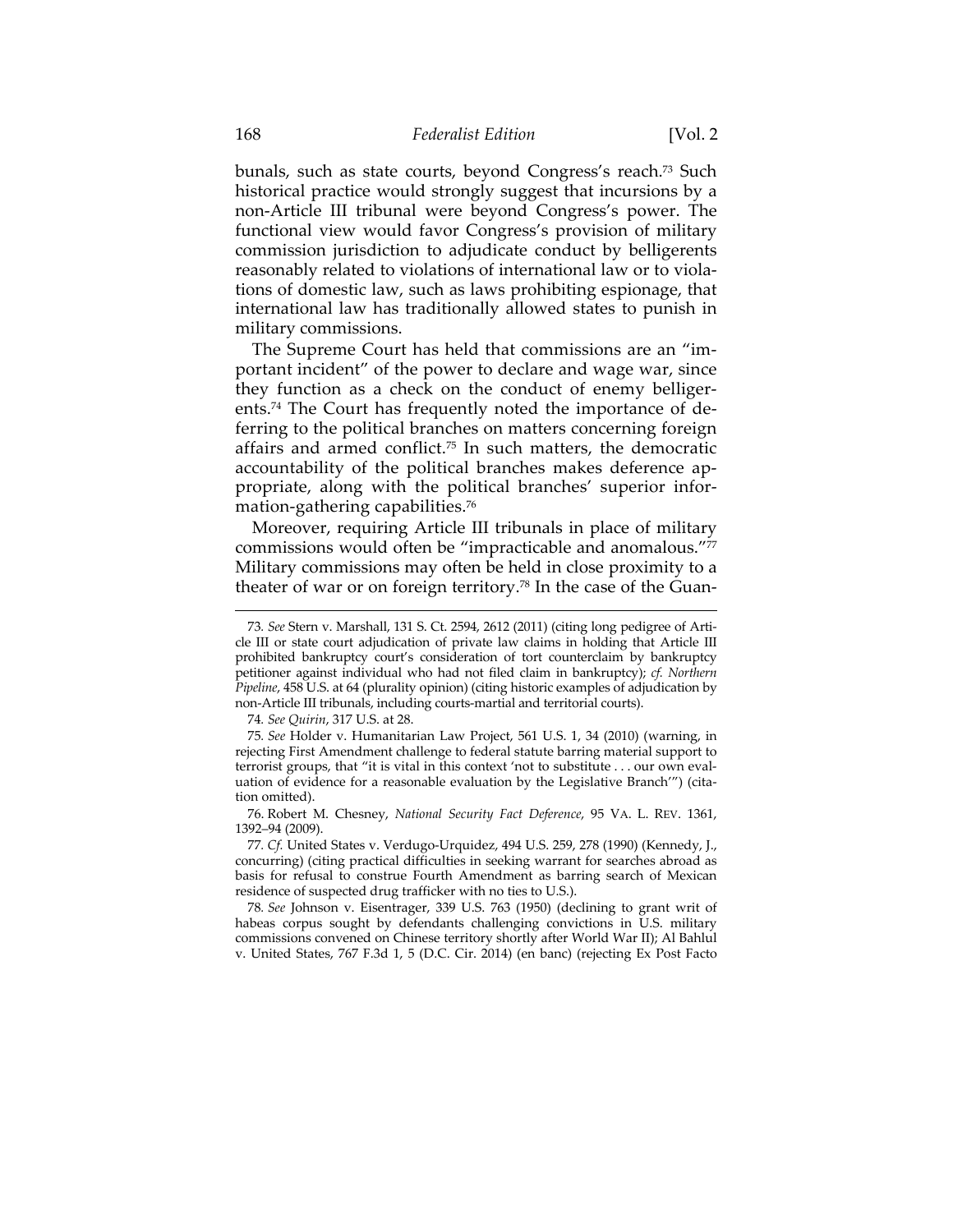tanamo commissions, for example, Congress also determined that any transfer of Guantanamo detainees to U.S. territory would impose security risks.<sup>79</sup> The political branches, acting together, have sufficient power to make such decisions.<sup>80</sup> Indeed, because commissions have often been conducted under exigent circumstances, the Supreme Court in *Quirin* indicated that such circumstances "preclud[ed] resort" to juries and other appurtenances of civilian trials, $81$  and further opined that military commissions were not "courts in the sense of the Judiciary Article" of the Constitution.82

That still leaves the question of a limiting principle. If the President or Congress could merely swap out Article III courts for military commissions on their say-so, little would remain of the separation of powers that judicial independence was supposed to protect, or of individual rights such as a jury trial and presentment to a grand jury. Fortunately, such a principle exists. A commission should be consistent with Article III if it adjudicates conduct by a belligerent in armed conflict that is reasonably related to violations of international law or violations of domestic law (such as laws against wartime espionage) that international law permits states to try in military commissions.<sup>83</sup>

The Supreme Court's groundbreaking decision in *Ex parte Milligan*84 is consistent with this analysis. In *Milligan*, the Court vacated a military commission conviction for conduct during the Civil War because it determined that the defendant, a U.S. citizen and longtime Indiana resident, had not been a belligerent in

 Clause challenge to conviction in commission convened at U.S. naval base at Guantanamo Bay, Cuba).

<sup>79</sup>*. Cf.* Supplemental Appropriations Act, Pub. L. No. 11-32, § 14103, 123 Stat. 1859, 1920–21 (2009) (imposing restrictions on release of Guantanamo detainees); David J.R. Frakt, *Prisoners of Congress: The Constitutional and Political Clash Over Detainees and the Closure of Guantanamo*, 74 U. PITT. L. REV. 179 (2012) (discussing congressional restrictions).

 <sup>80.</sup> Youngstown Sheet & Tube Co. v. Sawyer, 343 U.S. 579, 635–36 (1952) (Jackson, J., concurring).

<sup>81</sup>*. Ex parte* Quirin, 317 U.S. 1, 39 (1942).

 <sup>82.</sup> *Id.*

 <sup>83.</sup> The test here is narrower than the one suggested in Amicus Brief on Remand, *supra* note \*, at 8 n.5, which turned on mere belligerent status. A narrower test can better protect the values of judicial independence and fairness promoted by Article III.

 <sup>84. 71</sup> U.S. 2 (1866).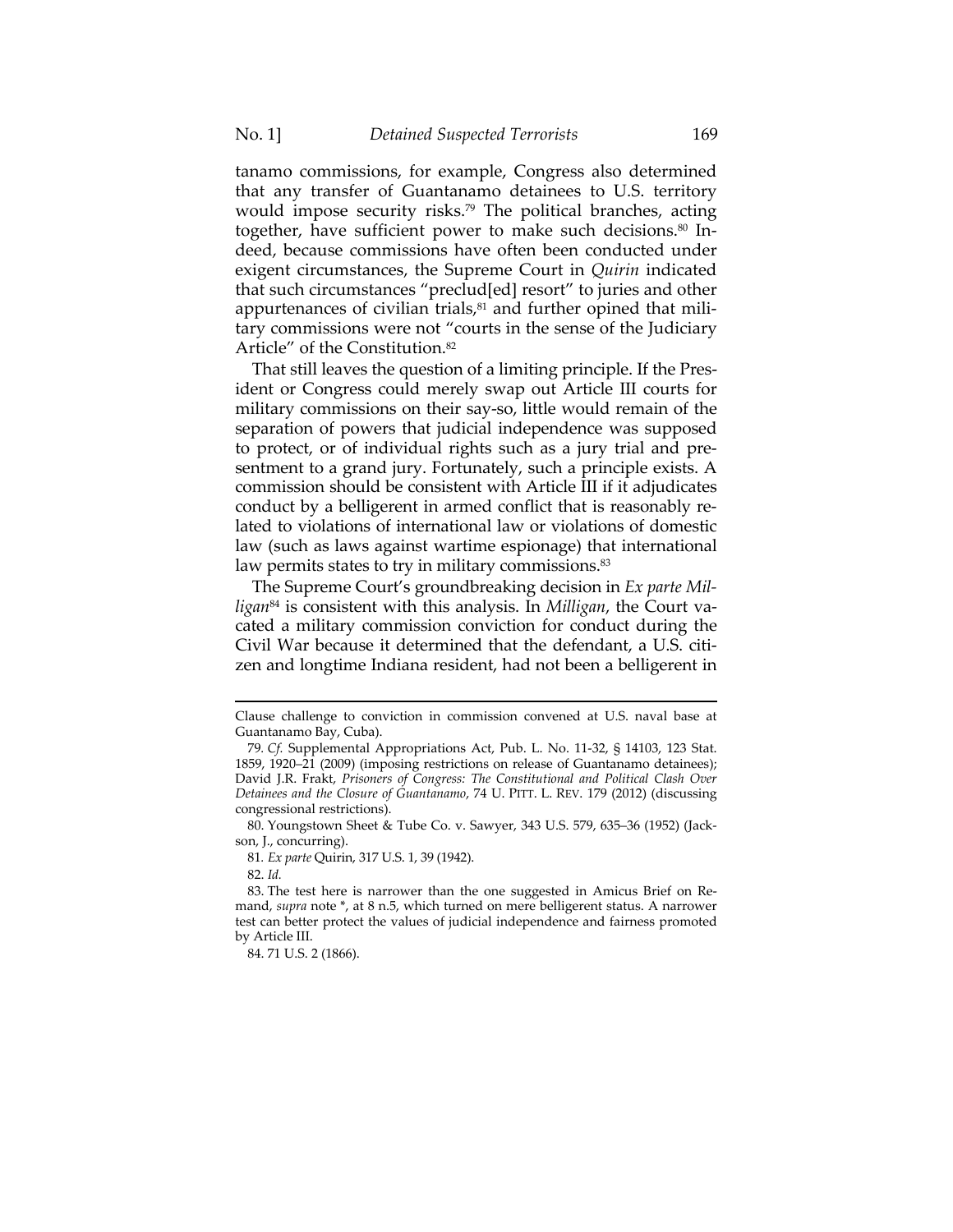the conflict. The Supreme Court in *Ex parte Quirin* ruled that *Milligan* did not preclude commission proceedings for belligerents, even when two of the defendants were U.S. citizens.<sup>85</sup> If, as al Bahlul acknowledged, he was a belligerent in an armed conflict with the United States,<sup>86</sup> Milligan would not bar military commission jurisdiction in his case.

Consistency with Article III requires both a threshold showing by the government of the defendant's belligerent status and charges reasonably related to international law. First, consider the threshold showing of status. To proceed to trial in a military commission, the government need only show that the defendant was a belligerent. Requiring a more extensive factual showing prior to trial would distort the trial process.<sup>87</sup>

To be consistent with Article III, the charges against the defendant should be reasonably related to violations of international law. This requirement deters state overreaching that would undermine Article III. Suppose that an internal rebellion such as the Civil War could end with the wholesale trial of all members of rebel forces in military commissions for seditious conspiracy or other violations of domestic law. That risk could seriously disrupt the separation of powers and individual rights such as the right to a jury trial. However, by the same token, requiring that under Article III a commission restrict itself to adjudi-

<u> 1989 - Johann Stein, marwolaethau a bhann an t-Amhain an t-Amhain an t-Amhain an t-Amhain an t-Amhain an t-A</u>

<sup>85</sup>*. Quirin*, 317 U.S. at 37.

<sup>86</sup>*.* Al Bahlul v. United States, 767 F.3d 1, 21–22 (D.C. Cir. 2014) (en banc) (noting that conduct that al Bahlul admitted in correspondence and FBI interviews, including administering Al Qaeda *bayat* to key 9/11 figures Mohamed Atta and Ziad Jarrah, "directly relate[d]" to the September 11 attacks).

<sup>87</sup>*. See* United States v. Yakou, 428 F.3d 241, 246 (D.C. Cir. 2005); *see also* United States v. Alfonso, 143 F.3d 772, 777 (2d Cir. 1998) (citing United States v. Ayarza-Garcia, 819 F.2d 1043, 1048 (11th Cir. 1987)) ("[W]hen a question of federal subject matter jurisdiction is intermeshed with questions going to the merits, the issue should be determined at trial. . . . This is clearly the case when the jurisdictional requirement is also a substantive element of the offense charged."); *cf.* Solorio v. United States, 483 U.S. 439, 451–51 (1987) (discussing courts-martial of members of U.S. armed forces under the Uniform Code of Military Justice that entailed litigation of threshold issues); United States v. Khadr, 717 F. Supp. 2d 1215, 1221, 1235–37 (Ct. Mil. Comm'n Rev. 2007) (holding that military commission judge can determine prior to trial whether a defendant is an "unlawful belligerent" not entitled to the immunity that protects lawful combatants who fight within a command structure, wear insignia distinguishing them from civilians, carry arms openly, and refrain from targeting civilians or other violations of the law of war).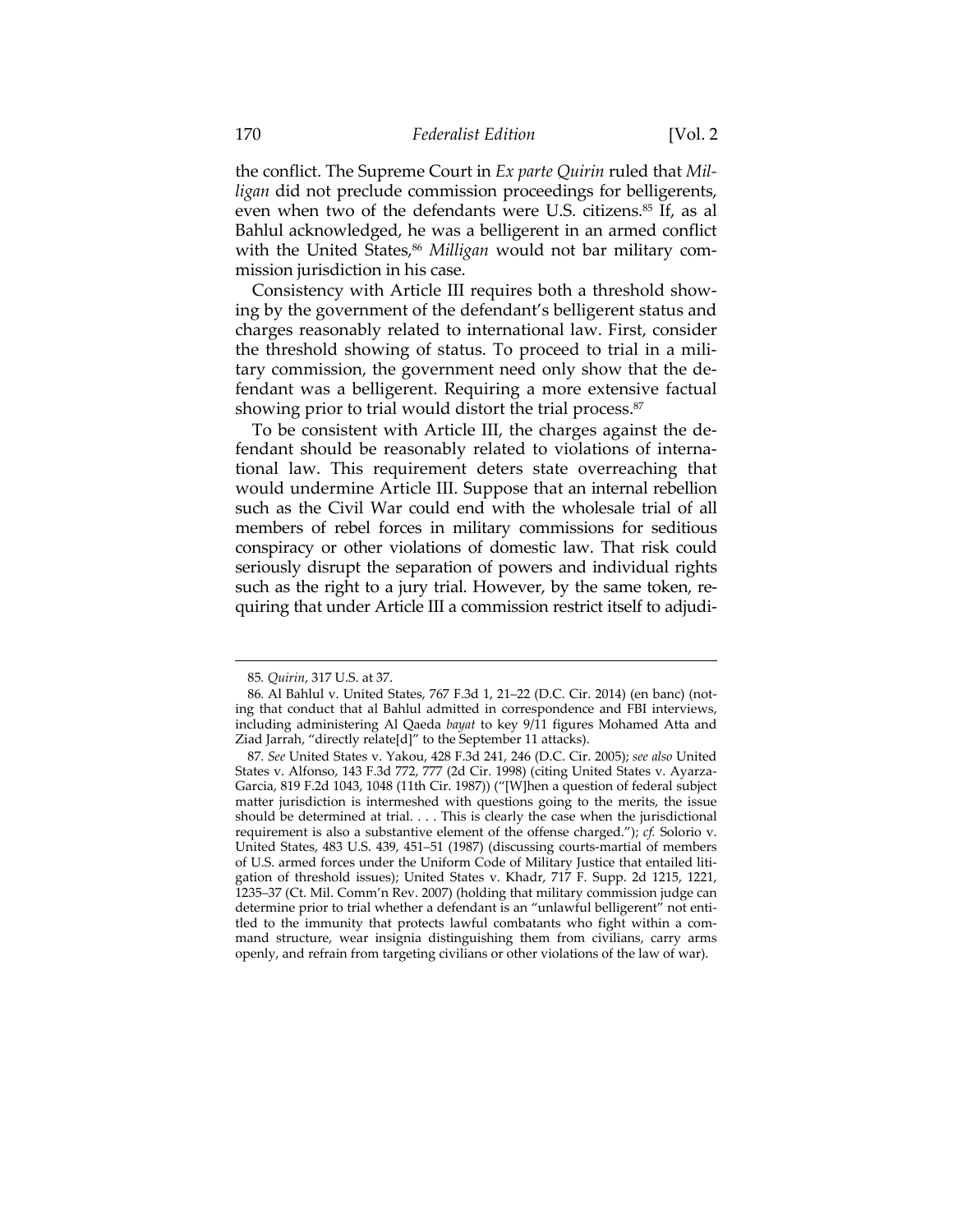cating clear violations of international law, such as the murder of civilians, would unduly hamstring Congress.

To accommodate these competing concerns, courts should limit commission jurisdiction to belligerents' conduct that is reasonably related to violations of international law or violations of domestic law that international law has long permitted states to try in military commissions. Examples of the latter include wartime espionage.<sup>88</sup> The former would include conspiracy as mere agreement, if the conspiracy concerned clear war crimes such as the murder of civilians. Congress should be able to prospectively provide, pursuant to the Necessary and Proper Clause, $89$  that waiting for a completed act is imprudent and unsafe. To effectuate its power to deter the murder of civilians and other acknowledged international war crimes, Congress should be able to empower a military commission to adjudicate allegations of agreements that have not yet ripened into completed acts.90 *Ex parte Quirin*'s discussion of "unlawful combatants[']"91 amenability to trial by commission supplies authority for a flexible view of Congress's war powers. Authority also stems from *Quirin*'s reference to "the adoption of measures by the military command not only to repel and defeat the enemy, but to . . . subject to disciplinary measures those enemies who in their attempt to thwart or impede our military effort have violated the law of war."92

 Finally, historical practice is in line with this reading of Article III. Military commissions in the U.S. have never been viewed as requiring a jury trial.<sup>93</sup> They are thus fundamentally different

<sup>&</sup>lt;u> 1989 - Johann Stein, marwolaethau a bhann an t-Amhain an t-Amhain an t-Amhain an t-Amhain an t-Amhain an t-A</u> 88*. Quirin*, 317 U.S. at 31 (citing jurisdiction of commission to try a "spy who secretly and without uniform passes the military lines of a belligerent in time of war").

 <sup>89.</sup> U.S. CONST. art. I, § 8, cl. 18.

 <sup>90.</sup> The Ex Post Facto Clause would still bar retrospective prosecutions for mere agreement.

<sup>91</sup>*. Quirin*, 317 U.S. at 30–31.

<sup>92</sup>*. Id*. at 28–29. The Court's reference to "enemies . . . [who] attempt to thwart or impede our military effort" would be unnecessary if the Court wished to define the phrase "law of war" narrowly for all purposes, including consistency with Articles I and III of the Constitution. The Court's framing of the issue suggests that the need to deter such hostile attempts can inform Congress's definition of the law of war. Moreover, one can read the Court's language as recognizing that Congress can prospectively provide commissions with jurisdiction to try certain inchoate offenses, including attempts and conspiracy.

<sup>93</sup>*. Id*. at 39.